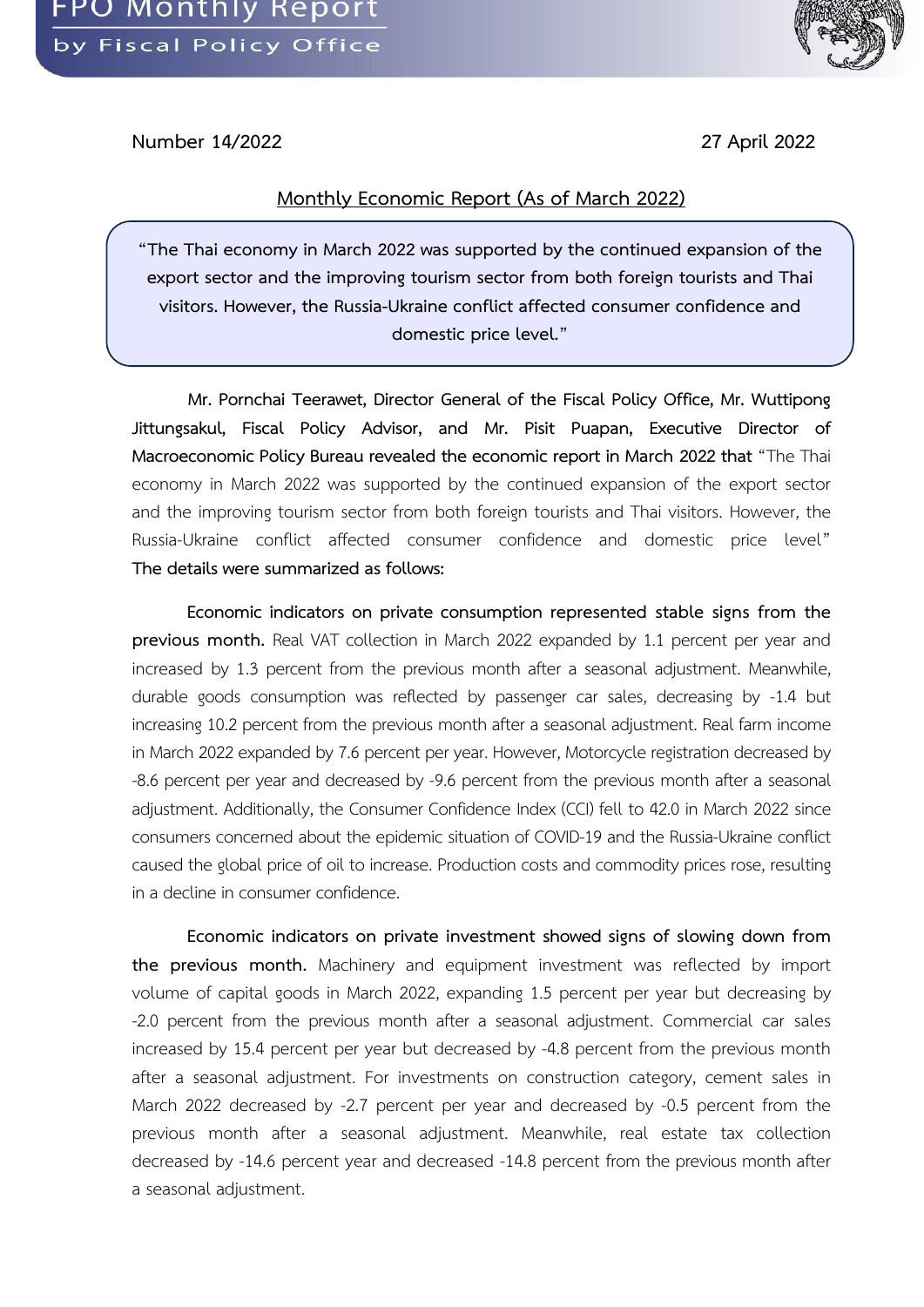**Thai exports continued to grow from the same period last year.**Thai exports maintained growth momentum for 13 consecutive months, reaching 28,859.6 million USD with the growth rate of 19.5 percent in March 2022. Moreover, the exports of real sector (excluding gold, oil-related products, and weaponry) expanded by 8.9 percent per year. There was an expansion on many export goods as follows: 1) Commodities benefiting from higher prices of energy and commodities, including iron, steel and products, crude oil, refined oil, chemicals, plastic resins, vehicle tires; 2) Agricultural and food products, particularly sugar, rice, pet food and food condiments expanded by 204.3, 53.9, 15.5, and 9.7 percent per year, respectively; 3) 'Work from home' products such as computers and parts, telephones and parts, home appliances such as microwave ovens, conditioner, refrigerator, and air conditioning; 4) COVID-19 related products such as medical devices, pharmaceutical products, were continually ordered. Considering the value of goods export classified by the Thailand's main trading partners, it was found that the export to the main trading partners continued to improve in almost every market. In particular, the export values to India, ASEAN-5, the United States, and South Korea expanded by 43.3, 34.8, 21.5 and 14.5 percent per year, respectively.

**Supply-side indicators showed signs of improvement from the same period last year.** The agricultural sector was reflected by Agricultural Product Index (API) in March 2022, expanding by 4.9 percent per year, due to increasing in the paddy, rubber, and fruit products. In the tourism sector, there were 210,836 foreign tourists in March 2022. The majority of tourists in this month were the United Kingdom, Germany, the United States, France and India. Likewise, the number of Thai visitors in March 2022 reached 15.4 million people, increasing by 42.4 percent per year and increasing by 26.6 percent from the previous month after a seasonal adjustment. Meanwhile, the manufacturing sector is reflected by Thai Industries Sentiment Index (TISI), increasing from 86.7 in February 2022 to 89.2. There were supporting factors from the relaxation of Covid-19 control measures in both Thailand and foreign countries. As a result, economic activity gradually recovered and demand for industrial products increased. In addition, entrepreneurs accelerated the production to deliver the products before the Songkran festival. However, industries still worried about the Russia-Ukraine conflict, which pushed up the price of energy and materials.

**Internal economic stabilities remained favourable, although there was pressure on the increasing in price level.** Headline and core inflation in March 2022 were at 5.73 and 2.0 percent per year, respectively. Meanwhile, public debt to GDP at the end of February 2022 stood at 60.2 percent to GDP, lower than the Fiscal Sustainability Framework 2018. External economic stability remained robust reflecting the resilient ability to risk from the volatilities in global economy as the international reserves at the end of March 2022 were high at 242.4 billion USD.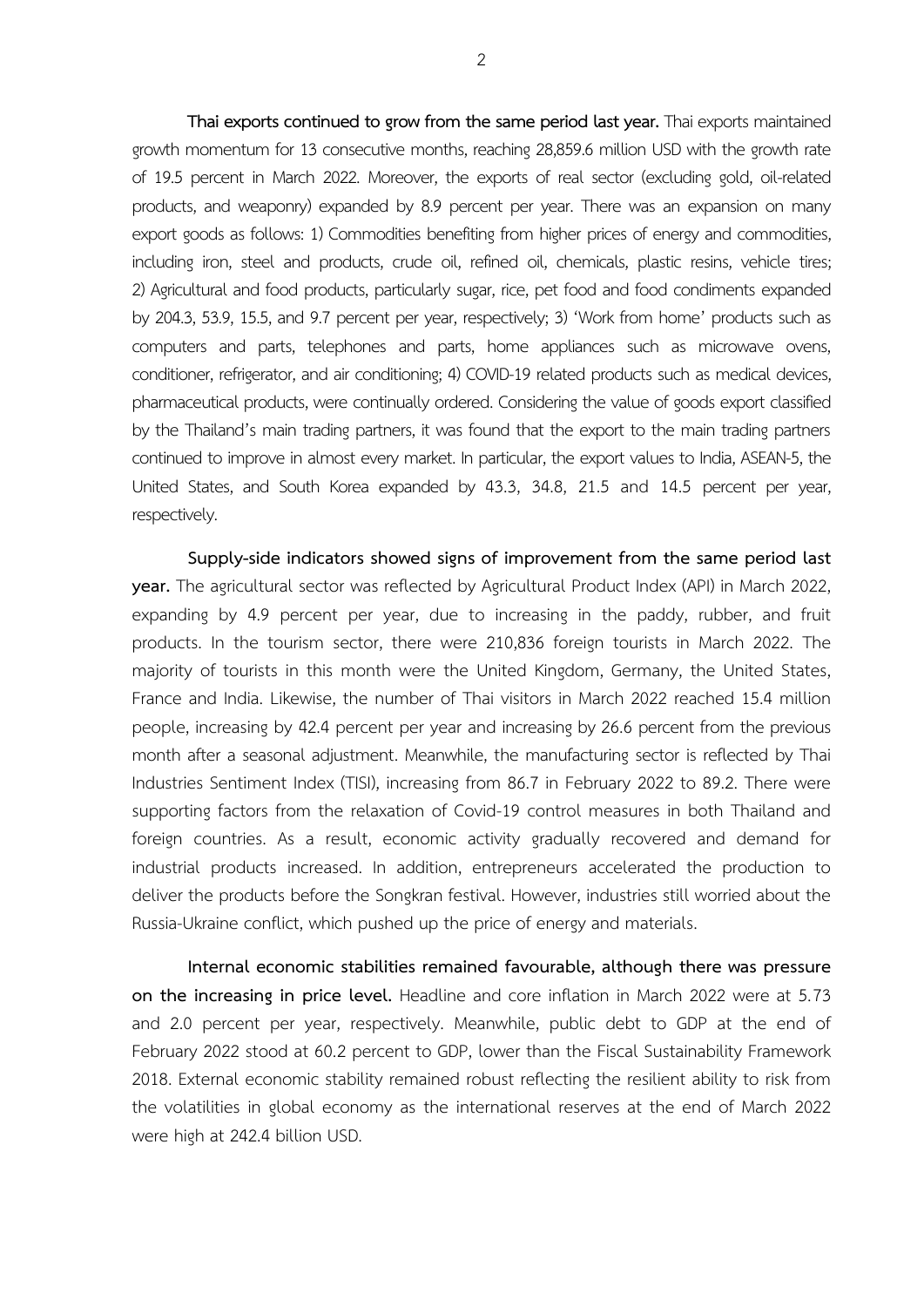## **Table 1 Quarterly and Monthly Economic Indicators in March 2022**

|                                                    | 2020             | 2021          |               | 2021          |                |                | 2022        |                  |               |               |  |
|----------------------------------------------------|------------------|---------------|---------------|---------------|----------------|----------------|-------------|------------------|---------------|---------------|--|
| <b>Economic Indicators</b>                         |                  |               | Q1            | Q2            | Q <sub>3</sub> | Q <sub>4</sub> | Q1          | Feb              | Mar           | <b>YTD</b>    |  |
| External sector                                    |                  |               |               |               |                |                |             |                  |               |               |  |
| Dubai crude oil price                              | 42.21            | 69.27         | 60.01         | 67.00         | 71.42          | 78.65          | 95.40       | 91.91            | 110.83        | 95.40         |  |
| (US\$/Barrel) /7                                   |                  |               |               |               |                |                |             |                  |               |               |  |
| Fed funds rate (%) /7                              | $0.00 - 0.25$    | $0.00 - 0.25$ | $0.00 - 0.25$ | $0.00 - 0.25$ | $0.00 - 0.25$  | $0.00 - 0.25$  | 2.50-5.00   | $0.25 -$<br>0.50 | $2.50 - 5.00$ | $2.50 - 5.00$ |  |
| Demand-side indicators                             |                  |               |               |               |                |                |             |                  |               |               |  |
| Private consumption<br>indicators                  |                  |               |               |               |                |                |             |                  |               |               |  |
| Value added tax at                                 |                  |               |               |               |                |                |             |                  |               |               |  |
| constant price (%YoY) /1                           | $-6.6$           | 11.9          | $-3.9$        | 22.0          | 14.2           | 17.4           | 14.0        | 27.7             | 1.1           | 14.0          |  |
| Sales of passenger cars                            | $-30.6$          | $-10.1$       | $-16.7$       | 33.2          | $-19.2$        | $-17.7$        | 16.0        | 19.1             | $-1.4$        | 16.0          |  |
| (%YoY)/14                                          |                  |               |               |               |                |                |             |                  |               |               |  |
| The number of new                                  |                  |               |               |               |                |                |             |                  |               |               |  |
| motorcycles registrations<br>(%YoY)/13             | $-10.4$          | 4.8           | 1.2           | 40.5          | $-21.4$        | 9.1            | 3.2         | 14.4             | $-8.6$        | 3.2           |  |
| Import volume of consumer                          |                  |               |               |               |                |                |             |                  |               |               |  |
| goods in USD (%YoY) /1                             | $-10.1$          | 16.2          | 8.8           | 26.0          | 15.6           | 15.9           | 5.9         | 3.1              | 3.5           | 5.9           |  |
| Consumer Confidence Index                          | 52.6             | 44.7          | 48.6          | 44.6          | 40.6           | 45.0           | 43.4        | 43.3             | 42.0          | 43.4          |  |
| (Index) / 5                                        |                  |               |               |               |                |                |             |                  |               |               |  |
| Private investment indicators                      |                  |               |               |               |                |                |             |                  |               |               |  |
| Import volume of capital goods<br>in USD (%YoY) /1 | $-10.3$          | 15.1          | 5.1           | 25.0          | 22.2           | 10.0           | 8.1         | 6.3              | 1.5           | 8.1           |  |
| Sales of commercial cars                           | $-15.1$          | $-1.9$        | 5.9           | 42.1          | $-24.9$        | $-11.6$        | 20.6        | 29.8             | 15.4          | 20.6          |  |
| (%YoY)/14<br>Total taxes collected from real       |                  |               |               |               |                |                |             |                  |               |               |  |
| estate transaction (%YoY) /1                       | $-12.5$          | 3.2           | 5.8           | 14.3          | $-8.5$         | 3.9            | $-1.8$      | 10.4             | $-14.6$       | $-1.8$        |  |
| Domestic cement sales (%YoY) /2                    | $-0.5$           | $-1.0$        | 4.7           | 1.3           | $-9.4$         | $-1.0$         | 0.0         | 0.6              | $-2.7$        | 0.0           |  |
| Construction material                              |                  |               |               |               |                |                |             |                  |               |               |  |
| price index (%YoY) /14                             | $-1.8$           | 8.0           | 4.4           | 9.7           | 8.4            | 9.8            | 7.2         | 6.7              | 8.6           | 7.2           |  |
| International trade indicators                     |                  |               |               |               |                |                |             |                  |               |               |  |
| Exports (Billion USD): custom                      | 231.6            | 271.2         | 64.0          | 68.2          | 67.7           | 71.3           | 73.6        | 23.5             | 28.9          | 73.6          |  |
| basis                                              |                  |               |               |               |                |                |             |                  |               |               |  |
| (%YoY)/4                                           | $-5.9$           | 17.1          | $1.9\,$       | 31.8          | 15.3           | 22.1           | 14.9        | 16.2             | 19.5          | 14.9          |  |
| Export price (%YoY)/4<br>Export volume (%YoY)/14   | $-0.8$<br>$-5.2$ | 3.3<br>13.4   | 2.1<br>$-0.3$ | 4.0<br>26.7   | 3.1<br>11.8    | 3.8<br>17.7    | 3.9<br>10.5 | 3.8<br>12.0      | 4.5<br>14.4   | 3.9<br>10.5   |  |
| Imports (Billion USD): custom                      |                  |               |               |               |                |                |             |                  |               |               |  |
| basis                                              | 206.2            | 267.6         | 63.0          | 65.5          | 68.1           | 71.0           | 74.5        | 23.4             | 27.4          | 74.5          |  |
| (%YoY) /4                                          | $-12.7$          | 29.8          | 8.2           | 46.3          | 41.0           | 29.4           | 18.4        | 16.8             | 18.0          | 18.4          |  |
| Import price (%YoY)/4                              | $-2.0$           | 10.4          | $6.1\,$       | 12.3          | 10.5           | 12.6           | 12.6        | 12.1             | 14.5          | 12.6          |  |
| Import volume (%YoY) /14                           | $-11.0$          | 17.6          | $1.8\,$       | 30.1          | 27.6           | 14.9           | 5.1         | 4.2              | 3.0           | 5.1           |  |
| Trade balance (Billion USD):                       | 25.5             | 3.6           | 1.1           | 2.6           | $-0.4$         | 0.3            | $-0.9$      | 0.1              | 1.5           | $-0.9$        |  |
| custom basis/4                                     |                  |               |               |               |                |                |             |                  |               |               |  |
| Supply-side indicators                             |                  |               |               |               |                |                |             |                  |               |               |  |
| Agricultural sector                                |                  |               |               |               |                |                |             |                  |               |               |  |
| Agricultural Production Index<br>(%YoY) /6         | $-1.7$           | 0.7           | 0.1           | 2.2           | 4.1            | $-1.5$         | 4.7         | 8.8              | 4.9           | 4.7           |  |
| Agricultural Price Index (%YoY) /6                 | 6.0              | 3.0           | 8.9           | 12.5          | $-4.5$         | $-4.3$         | 4.7         | 0.4              | 8.8           | 4.7           |  |
| Real farm income (%YoY)/14                         | 5.5              | 0.6           | 9.0           | 11.8          | $-1.9$         | $-8.7$         | 3.8         | 3.4              | 7.6           | 3.8           |  |
| New employment in agricultural<br>sector(%YoY)/3   | $-0.1$           | 1.8           | 2.8           | 2.4           | 1.0            | 1.3            | n.a.        | n.a.             | n.a.          | n.a.          |  |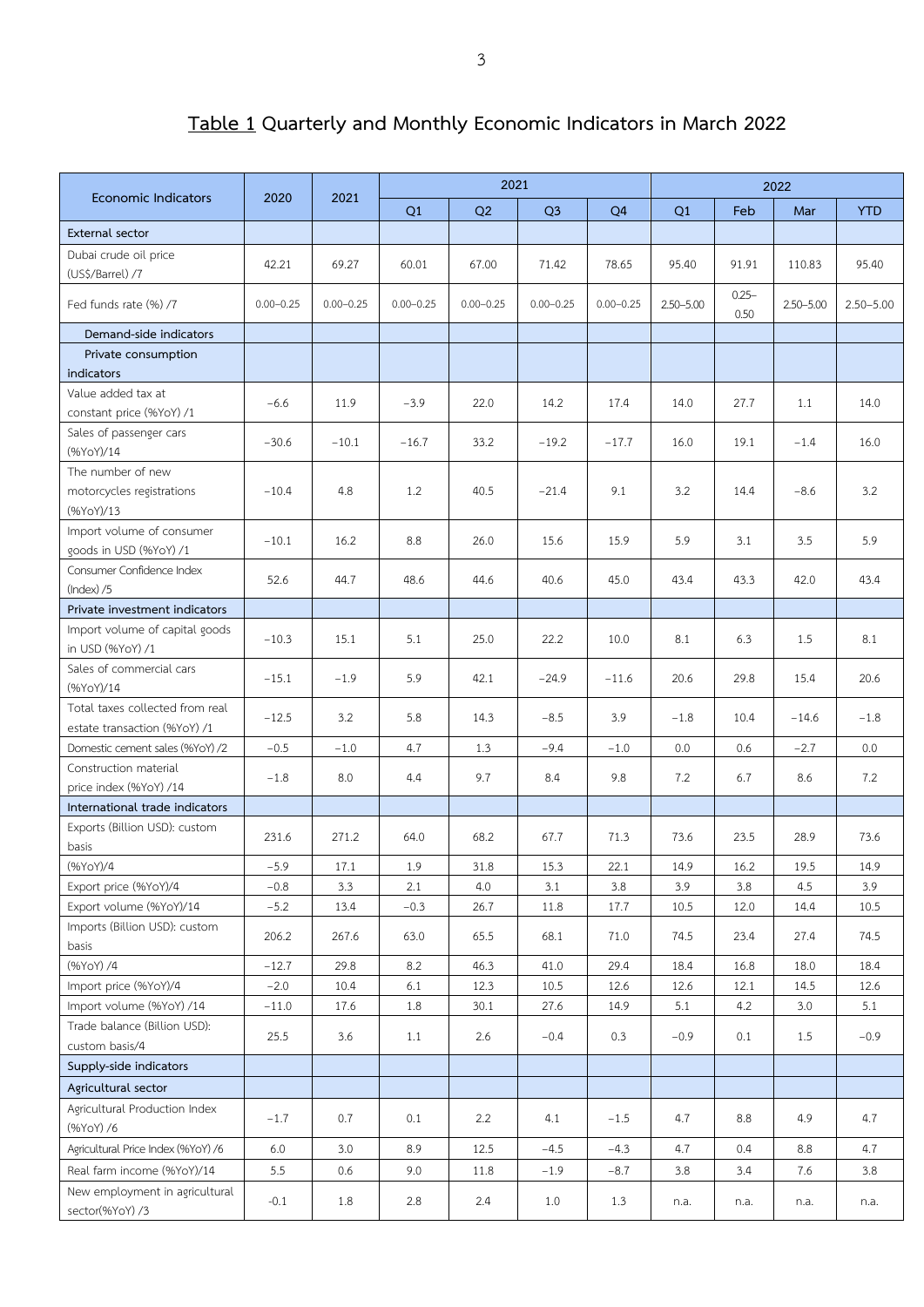| Economic Indicators                                | 2020    | 2021    |         | 2021           |                |                |         | 2022    |         |            |  |
|----------------------------------------------------|---------|---------|---------|----------------|----------------|----------------|---------|---------|---------|------------|--|
|                                                    |         |         | Q1      | Q <sub>2</sub> | Q <sub>3</sub> | O <sub>4</sub> | Q1      | Feb     | Mar     | <b>YTD</b> |  |
| Industrial sector                                  |         |         |         |                |                |                |         |         |         |            |  |
| Manufacturing Production Index<br>(%YoY) /10       | $-9.5$  | 5.8     | 0.7     | 21.0           | $-0.3$         | 4.7            | n.a.    | 2.8     | n.a.    | 2.4        |  |
| Import value of raw materials in<br>USD (%YoY) /1  | $-9.8$  | 39.1    | 26.3    | 53.0           | 53.6           | 27.8           | 7.3     | 6.3     | $-2.8$  | 7.3        |  |
| Import volume of raw materials<br>in USD (%YoY) /1 | $-11.8$ | 31.4    | 20.4    | 44.0           | 45.3           | 19.9           | 0.2     | $-0.5$  | $-9.6$  | 0.3        |  |
| Capacity utilization (%) /10                       | 60.1    | 63.0    | 66.3    | 62.7           | 58.5           | 64.5           | n.a.    | 64.8    | n.a.    | 65.2       |  |
| New employment in industrial<br>sector (%YoY) /3   | $-1.0$  | $-1.3$  | $-0.4$  | $-0.2$         | $-0.4$         | $-4.0$         | n.a.    | n.a.    | n.a.    | n.a.       |  |
| Thai Industrial Sentiment Index<br>$(Index)$ /9    | 84.6    | 82.7    | 85.3    | 82.4           | 78.2           | 84.8           | 88.0    | 86.7    | 89.2    | 88.0       |  |
| Service sector                                     |         |         |         |                |                |                |         |         |         |            |  |
| No. of foreign tourists (Million<br>persons) /11   | 6.70    | 0.43    | 0.02    | 0.02           | 0.05           | 0.34           | 0.50    | 0.15    | 0.21    | 0.50       |  |
| (%YoY) /14                                         | $-83.2$ | $-93.6$ | $-99.7$ | 100.0          | 100.0          | 3,060.5        | 2,367.2 | 2,564.2 | 3,029.5 | 2,367.2    |  |
| No. of Thai tourists (%YoY)                        | $-47.9$ | $-41.7$ | $-34.4$ | 88.3           | $-87.8$        | $-29.7$        | 74.1    | 72.2    | 42.4    | 74.1       |  |
| New employment<br>in service sector (%YoY) /3      | 1.1     | $-0.2$  | $-0.6$  | 3.2            | $-1.5$         | $-0.8$         | n.a.    | n.a.    | n.a.    | n.a.       |  |

| Economic Indicators                     | 2020   | 2021    |         | 2022           |                |        |       |        |       |            |
|-----------------------------------------|--------|---------|---------|----------------|----------------|--------|-------|--------|-------|------------|
|                                         |        |         | Q1      | O <sub>2</sub> | Q <sub>3</sub> | Q1     | Q1    | Feb    | Mar   | <b>YTD</b> |
| External economic stability             |        |         |         |                |                |        |       |        |       |            |
| Average exchange rate (Baht/USD)/2      | 31.4   | 32.0    | 30.3    | 31.4           | 33.0           | 33.4   | 33.1  | 32.7   | 33.3  | 33.1       |
| Current account (Billion USD) /2        | 21.2   | $-10.9$ | $-1.2$  | $-2.5$         | $-5.2$         | $-1.7$ | n.a.  | $-0.7$ | n.a.  | $-2.9$     |
| International reserves (Billion USD) /2 | 258.1  | 246.0   | 245.5   | 246.5          | 244.7          | 246.0  | 242.4 | 245.1  | 242.4 | 242.4      |
| Net Forward Position (Billion USD)/2    | 28.3   | 33.2    | 32.7    | 33.3           | 32.7           | 33.2   | 30.5  | 31.7   | 30.5  | 30.5       |
| Internal economic stability             |        |         |         |                |                |        |       |        |       |            |
| Unemployment rate (%) /3                | 1.6    | 1.9     | 2.0     | 1.9            | 2.3            | 1.6    | n.a.  | n.a.   | n.a.  | n.a.       |
| Initial Jobless Claims (% of the total  |        |         |         |                |                |        |       |        |       |            |
| number of social security insurance     | 0.89   | 0.70    | 0.77    | 0.71           | 0.70           | 0.60   | 0.82  | 0.60   | 1.31  | 0.82       |
| person under article 33) /15            |        |         |         |                |                |        |       |        |       |            |
| Producer Price Index (%YoY) /4          | $-1.6$ | 1.23    | 0.7     | 5.4            | 5.1            | 7.7    | 9.8   | 9.4    | 11.4  | 9.8        |
| Headline inflation (%YoY) /4            | $-0.8$ | 1.23    | $-0.53$ | 2.36           | 0.70           | 2.24   | 4.75  | 5.28   | 5.73  | 4.75       |
| Core inflation (%YoY) /4                | 0.3    | 0.23    | 0.11    | 0.44           | 0.13           | 0.12   | 1.43  | 1.80   | 2.00  | 1.43       |
| Public debt to GDP (%) /1               | 51.8   | 59.6    | 54.3    | 55.2           | 58.2           | 59.6   | n.a.  | 60.17  | n.a.  | 60.17      |

| Fiscal sector                              | FY2564  | FY2564 | FY2564         | FY2564         | FY2564         | FY2565 | FY2565         | FY2565   | <b>FY2565</b> |             |
|--------------------------------------------|---------|--------|----------------|----------------|----------------|--------|----------------|----------|---------------|-------------|
|                                            |         | Q1     | Q <sub>2</sub> | Q <sub>3</sub> | Q <sub>4</sub> | Q1     | Q <sub>2</sub> | Feb 2022 | Mar 2022      | <b>FYTD</b> |
| Budget expenditure (Billion<br>baht) $/1$  | 3,012.2 | 938.5  | 612.9          | 677.0          | 783.7          | 983.6  | 606.3          | 151.2    | 272.3         | 1,589.9     |
| (%YoY)/1                                   | 2.3     | 28.7   | $-24.7$        | $-4.7$         | 13.5           | 4.8    | $-1.1$         | $-8.5$   | 5.3           | 2.5         |
| Current expenditure (Billion<br>baht $)/1$ | 2,583.8 | 865.5  | 526.2          | 553.4          | 638.7          | 886.6  | 515.2          | 121.5    | 231.3         | 1,401.8     |
| (%YoY)/1                                   | 0.3     | 23.0   | $-29.9$        | $-8.2$         | 23.0           | 2.4    | $-2.1$         | $-14.3$  | 9.2           | 0.7         |
| Capital expenditure (Billion<br>baht) $/1$ | 428.4   | 73.0   | 86.7           | 123.6          | 145.0          | 97.0   | 91.0           | 29.8     | 40.9          | 188.0       |
| (%YoY)/1                                   | 16.4    | 180.9  | 37.1           | 14.9           | $-15.2$        | 32.8   | 5.0            | 26.6     | $-12.0$       | 17.7        |
| Carry-over budget (Billion<br>baht) $/1$   | 196.5   | 79.8   | 54.2           | 26.8           | 35.8           | 75.5   | 57.6           | 17.6     | 21.5          | 133.1       |
| (%YoY)/1                                   | $-12.6$ | $-1.0$ | $-13.7$        | $-18.3$        | $-26.5$        | $-5.3$ | 6.4            | 8.8      | 7.7           | $-0.6$      |